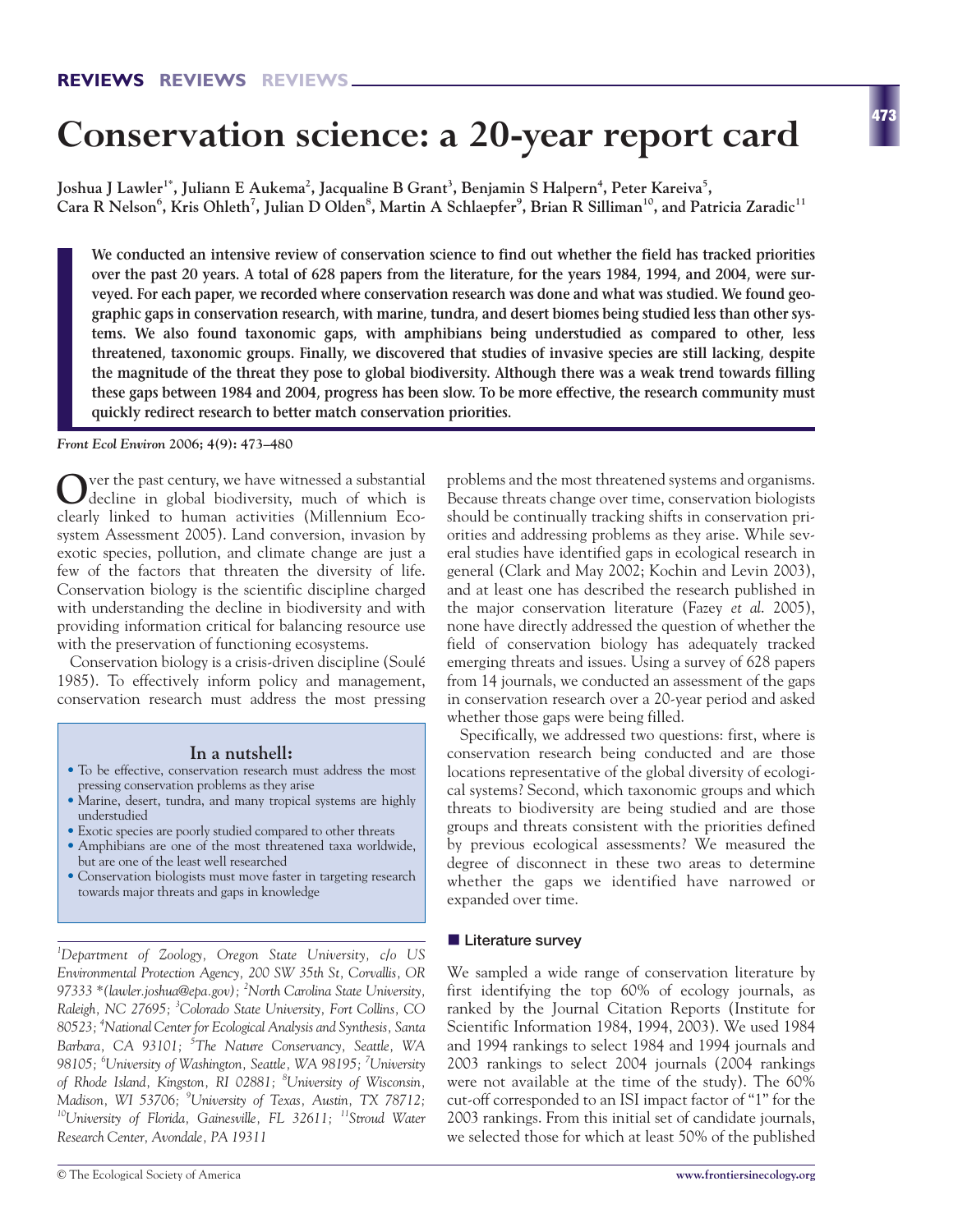**474**

Carlo simulations to assess significance. For analyses with multiple comparisons, we assessed the significance of differences without a correction. These unadjusted *P* values provide a liberal assessment of the ability of conservation science to track changes in priorities. Our analysis addressed only published, English-language literature. Although our dataset probably includes some of the most influential conservation research on a global scale, it does not include all prominent conservation research. Because we only sampled English-language literature, studies from non-English-speaking coun-

| 1984                           | 1994                           | 2004                                 |
|--------------------------------|--------------------------------|--------------------------------------|
| <b>Biological Conservation</b> | <b>Biological Conservation</b> | Agriculture, Ecosystems and the      |
| Journal of Applied Ecology     | <b>Conservation Biology</b>    | Environment                          |
|                                | <b>Ecological Applications</b> | <b>Animal Conservation</b>           |
|                                | <b>Ecological Economics</b>    | <b>Austral Ecology</b>               |
|                                | Journal of Applied Ecology     | <b>Biodiversity and Conservation</b> |
|                                |                                | <b>Biological Conservation</b>       |
|                                |                                | <b>Conservation Biology</b>          |
|                                |                                | <b>Ecological Applications</b>       |
|                                |                                | <b>Ecological Economics</b>          |
|                                |                                | <b>Ecology Letters</b>               |
|                                |                                | <b>Ecosystems</b>                    |
|                                |                                | Ecotoxicology                        |
|                                |                                | <b>Global Change Biology</b>         |
|                                |                                | Journal of Applied Ecology           |
|                                |                                | Oryx                                 |

#### **Table 1. Journals included in the literature survey for each of 3 years**

papers addressed conservation topics. A paper was determined to address a conservation topic if it investigated processes that produce, sustain, or threaten biodiversity in the face of anthropogenic disturbance. These criteria yielded two journals for 1984, five journals for 1994, and 14 journals for 2004 (Table 1). We randomly sampled 40% of all papers from each of the 3 years for each journal because the number of papers published in the two journals from 1984 was relatively small. For all analyses, we included only those papers that addressed conservation topics and excluded all review papers, producing a sample of 42 papers from 1984, 118 from 1994, and 468 from 2004.

For each paper, we recorded the geographic region where the research was carried out and what was studied. Each paper was evaluated by one of 10 observers using a survey of 125 questions addressing 23 aspects of the research. Before collecting the data, we calibrated all survey questions by evaluating two sets of papers to test for observer agreement. The first set consisted of 10 papers that were evaluated by all 10 observers. All questions with less than 70% observer agreement were rewritten. Using a second set of five papers, all 10 observers then re-evaluated these questions. By the end of this calibration process, all questions had at least 70% observer agreement.

To assess whether conservation research is addressing known priorities and threats, we compared the results of our survey to the stated conservation priorities of conservation organizations, as well as to assessments of threats to biodiversity described in a number of different published papers and reports. In each of these studies, the rankings and assessments of threats and taxonomic groups were developed independently of the literature we were sampling, thus eliminating the potential for circularity in our comparisons. We quantified changes in research foci through time by explicitly comparing studies from 1984, 1994, and 2004. We made all between-year comparisons of counts using chi square tests with Monte tries are under-represented. However, the authors of our sampled papers were associated with institutions from 70 different countries. Seventy-four percent of the affiliations were in European or North American countries and 60% were in countries in which the primary language is English. Thus, research done by Asian, African, South American, and Middle Eastern institutions are likely to be under-represented in our sample. This bias most strongly affects our analyses of where conservation research is being conducted, but has less influence on our investigations of which taxonomic groups and which threats to biodiversity are being studied. In addition, some of the research on pressing conservation issues is being directly applied by agencies and organizations and is not, therefore, being published in the scientific literature.

We chose to analyze the scientific literature because it is accessible and serves as a general record of scientific progress. Although a comprehensive survey of all of the regional and local biological literature of the world would provide a more complete summary of the state of conservation science, it is beyond the scope of this study.

# ■ Where is conservation research being done?

# *Global biomes*

The surface of the Earth is richly patterned with diverse environments, ranging from arctic tundra to equatorial deserts. We investigated how well major ecosystems were represented in the conservation literature by calculating the number of studies conducted in each of the 14 biomes defined by Olson *et al*. (2001; Figure 1a), grouped by nine regions of the world (Figure 1b).

Studies were not equally distributed across biomes. Temperate, broadleafed, mixed forest biomes in North America and Europe were by far the most heavily studied ecosystems, accounting for 14% and 16% of all studies,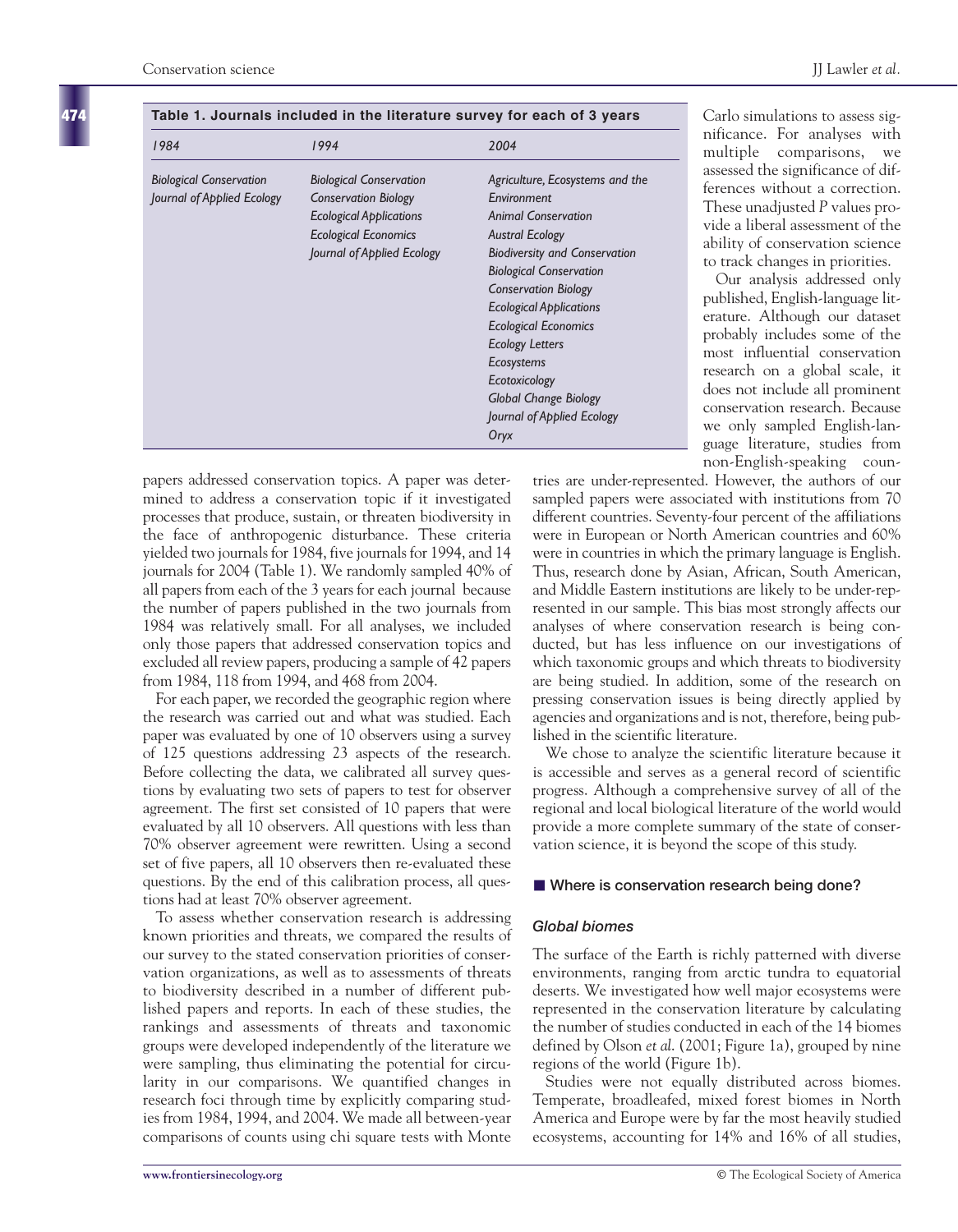respectively (Figure 1b). In contrast, deserts, xeric shrublands, and tundra were poorly studied on all continents. There was some evidence that the overall inequity was decreasing over time. For example, there was a significant decrease in the percentage of research conducted in the broad-leaf and mixed forest biome from 52% in 1984 to 28% in 2004 (*P* = 0.005). There were also smaller increases in the percentage of research being conducted in several of the other biomes, but we did not see a significant increase in any single biome.

# *Conservation priority areas*

One potential explanation for why conservation research has not been evenly distributed across biomes is that biodiversity is not evenly distributed, with some areas of the globe being particularly rich in species and/or harboring rare and endemic species (Myers *et al*. 2000). Many of these areas face threats from human encroachment and have been targeted as priority areas for actions by a number of conservation organizations (Olson and Dinerstein 1998; Halpern *et al*. 2006). One might therefore expect these priority areas to be the site of intense research efforts, aimed at understanding these unique systems and the threats they face.

We compared the conservation priorities of three international non-governmental organizations to the distribution of published conservation research around the globe. For each country, we calculated the average area of all prior-

ity sites identified by the World Wildlife Fund, Conservation Inter-national, and Birdlife International. To compare conservation priorities to conservation research efforts, we calculated the ratio of the percentage of all studies conducted in each country to the percentage of world conservation priority areas in that country. We found a mismatch between the distribution of the conservation priority areas of these three organizations and the distribution of conservation studies (Figure 2a). Not surprisingly, research intensity far outweighed conservation priorities in the US, UK, and much of Europe. Research efforts lagged behind conservation priorities in much of Asia, South America, and the Indo-Pacific. Brazil, for example, contains 13% of the priority area designated by the three conservation organizations but was the site of only 1% of conservation research.



*Figure 1. (a) Biomes of the world (after Olson et al. 2001). (b) A map of the number of studies conducted in each biome within each of nine regions of the world in 1984, 1994, and 2004.*

There was some evidence that the mismatch between the location of conservation priorities and conservation research may be slowly decreasing (Figure 2b). For example, there was an increase in the percentage of South and Central American studies (2% to 15%; *P* = 0.014) and a decline in European studies  $(48\%$  to  $29\%; P = 0.02$ ), between 1984 and 2004. These were the only significant changes in the geography of conservation research, as sampled by our study.

Although the conservation priority areas used in our analysis represented those of three international conservation organizations, there are several other ways to set conservation priorities. To investigate a different method of prioritization, we compared the distribution of published research across biomes to the relative ranking of biomes based on a recent conservation risk assessment (Hoekstra *et al*. 2005). For each of the biomes of the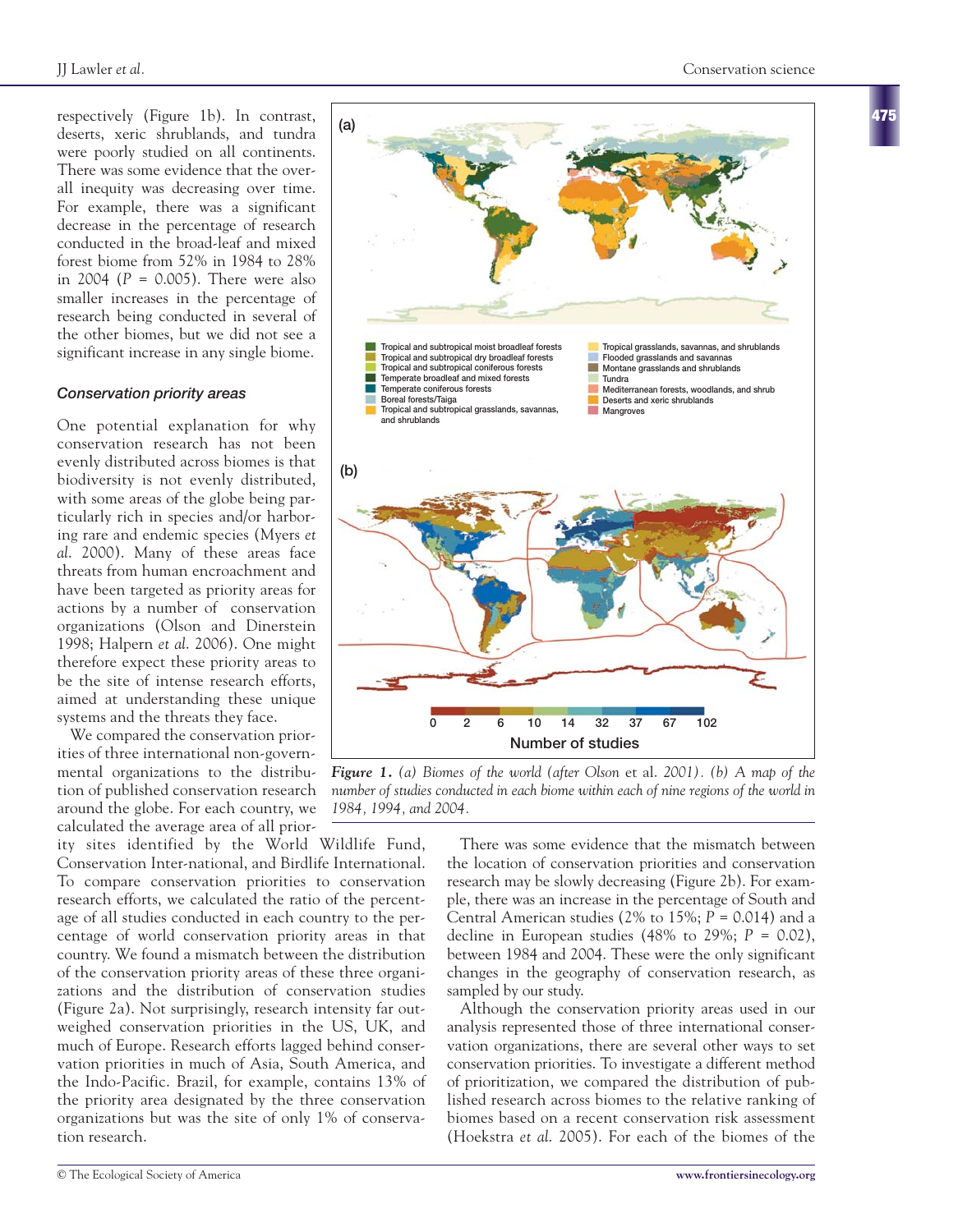**476**



*Figure 2. (a) Map of the difference in percentage of global conservation priority areas (as defined by three conservation organizations) in a country and the percentage of all conservation research conducted in that country. Blue countries are those with a high ratio of research to conservation priority area and red countries have a low ratio. (b) Percentage of conservation research studies conducted in each of eight different regions of the world in 1984, 1994, and 2004; an asterisk indicates a significant change in the percentage of studies conducted in a region over time (*P *< 0.05).*

world (Figure 1a), Hoekstra *et al*. (2005) calculated a conservation risk index (CRI) value based on the ratio of the percentage of converted land to the percentage of protected land within each biome. We found no association between CRI values and published research efforts( $r = 0.443$ ,  $n = 13$ ,  $P = 0.130$ ).

Some of the mismatch between conservation priority areas and conservation research can be attributed to the European and North American bias in our English-only literature sample. For example, our analyses indicated that conservation needs outweighed research efforts in much of Asia, Brazil, and the Indo-Pacific. Yet each of these regions has its own, high-quality, native-language literature, which probably has more impact on conservation in these regions than do studies published in international, English-speaking journals. Nonetheless,

it is clear that a major portion of the international conservation research effort fails to address these high priority conservation areas.

# *Aquatic systems*

Roughly 71% of the Earth's surface is covered by water. Both recent assessments (eg Pew Oceans Commission 2003; US Commission on Ocean Policy 2004) and older studies (eg GESAMP 1990) have warned of the importance of these systems and the severity of the threats they face. Despite this, we found that only 21% of all conservation research is done on aquatic ecosystems. Marine systems were particularly understudied – only 7% of the studies in our analysis addressed marine environments. Most marine studies focused on nearshore systems, with only 13% of all marine studies conducted in offshore waters (> 200 m deep), which account for > 70% of the area covered by the oceans. Despite numerous calls for more attention to these threatened ecosystems and the important services they provide, there has been no significant change in the proportion of conservation research devoted to either marine (5% in 1984, 7% in 1994, and 11% in 2004) or freshwater (14% in 1984, 13% in 1994, and 16% in 2004) systems between 1984 and 2004 (*P* > 0.100).

### **What is being studied?**

# *Do more extinction-prone taxonomic groups receive more attention?*

Some taxonomic groups are more threatened than others (Wilcove and Master 2005). Amphibians, for example, are more threatened than many other taxa, and amphibian populations are declining at much greater rates than those of other groups (Stuart *et al*. 2004; Whiles *et al*. 2006). We compared the percentage of at-risk species in different major taxonomic groups to the percentage of studies addressing atrisk species in those groups. This analysis was conducted at two scales because we had access to credible risk analyses at both global and national (US) levels. To determine the global status of a taxon, we calculated the percentage of member species that were included in the vulnerable, endangered, or critically endangered categories of the IUCN's Red List (IUCN 2004). Although species from many different taxonomic groups have been red-listed, only amphibians, mammals, and birds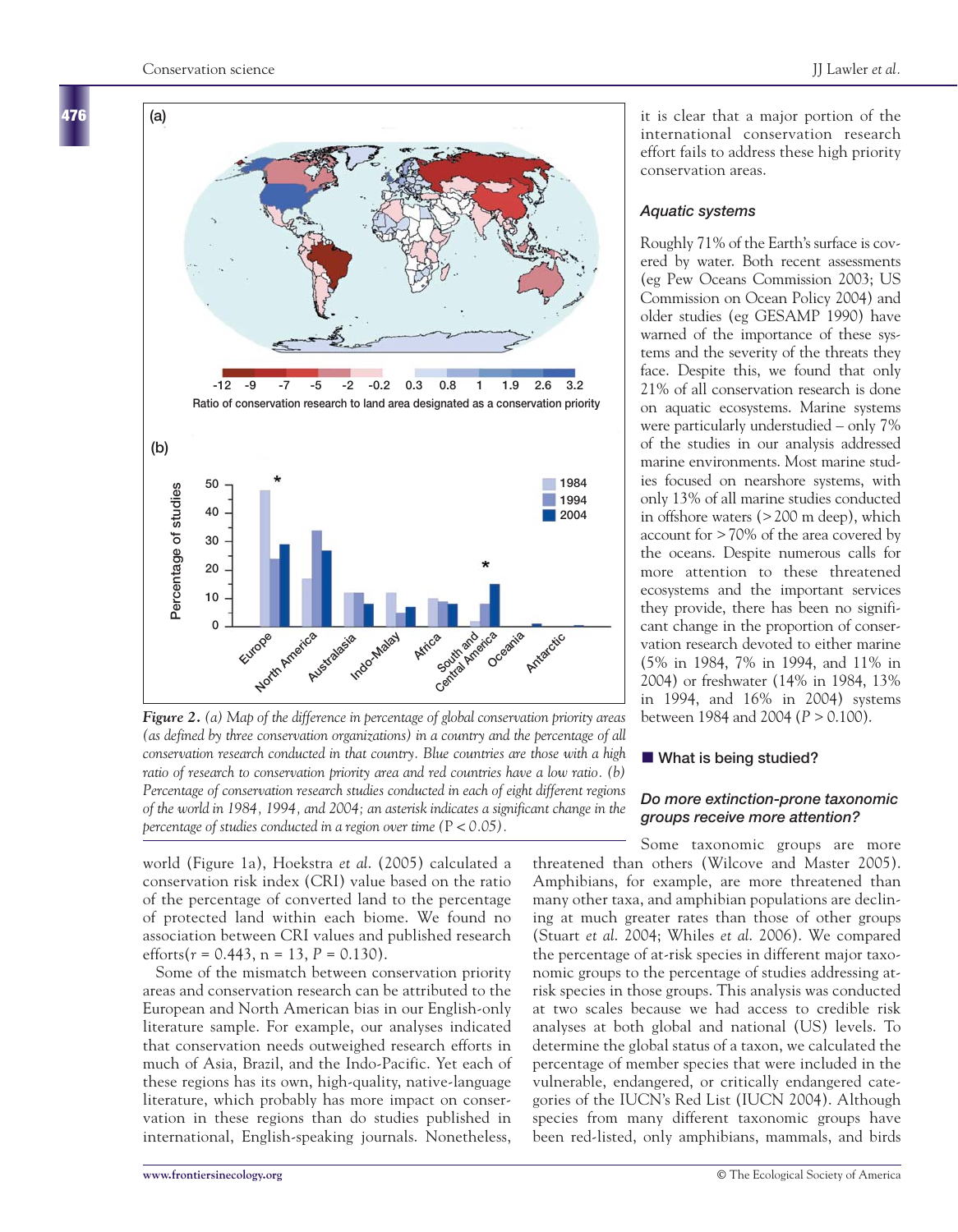**477**

have been sufficiently inventoried on a global scale to establish their relative taxonomic risk. Thus, our analysis at the global scale was limited to these three groups.

For the US analysis, we based our comparisons on the threat assessments of Wilcove and Master (2005). In general, there has been a more thorough assessment of the conservation status of species in the US than globally. The conservation status of 95% or more of the amphibians, freshwater fish, vascular plants, reptiles, birds, and mammals in the US have been assessed. We included all of these groups in our US analysis. For both the US and global analyses, we used a broad definition of "at-risk" to identify papers that addressed at-risk species. We classified any species for which some special conservation status was mentioned in the paper as being at-risk; for example, some of these species were red-listed by the IUCN, some were listed as threatened or endangered by the US Federal Government, and some were listed as species of concern by regional or local entities.

There appeared to be a negative relationship between risk of extinction and the proportion of studies in which atrisk species in the different taxonomic groups were studied at the global scale (Figure 3a). However, due to the small sample size, this relationship was not

statistically significant (Spearman  $r = -1.000$ ,  $n = 3$ ,  $P =$ 0.333). At the US scale, there was a strong negative correlation (Spearman *r* = –0.955, n = 6, *P* = 0.017), indicating that at-risk species in taxonomic groups with more at risk-species were less studied (Figure 3b). For example, 31% of described amphibian species are at risk of extinction and account for 11% of all red-listed species. Despite the severity of the threats they face, they have consistently been one of the least-studied groups over the past 20 years. At the global scale, only 5% of the studies from 1984, 4% from 1994, and 5% from 2004 focused on amphibians. Of the 122 studies in our sample that addressed at-risk species, only 4% addressed amphibians. At the US scale, both amphibians and freshwater fishes were understudied with respect to their threat status (Figure 3b). None of the 20 US studies that focused on at-risk species dealt with amphibians or freshwater fish.

There was no indication that this mismatch in threat status and research effort is decreasing over time.



*Figure 3. Comparison of the prevalence of research studies conducted on at-risk species from different taxonomic groups and the degree to which those groups are threatened (a) globally and (b) within the US. At the global scale, darker bars represent the percentage of described species in each taxonomic group that have been red-listed by the IUCN (2004). All described birds and amphibians and 90% of all described mammals have been assessed by the IUCN. For the comparison within the US, darker bars represent percentages of all described species that are considered to be at risk of extinction (Wilcove and Master 2005). Ninety-five percent of the species in each of the taxa within the US have been assessed (Wilcove and Master 2005). For both plots, lighter bars represent the percentage of studies addressing at-risk species in each taxonomic group. Because some studies addressed multiple taxonomic groups, these values do not sum to 100%.*

Although there were too few studies addressing at-risk species to break them down by both year and taxonomic group, we did analyze trends in the taxonomic groups covered in all the studies. The only significant change we found was a decrease in the percentage of studies dealing with mammals, from 36% in 1984 to 20% in 2004 (*P* = 0.045). We were unable to detect any temporal trends in the prevalence of studies of other taxa, indicating that, regarding the types of organisms studied, conservation research appears to be relatively static and is not responsive to changing conservation priorities.

# *Are the most pervasive threats the best studied?*

Understanding the primary threats to biodiversity is a central goal in conservation biology; we would therefore expect the greatest threats to biodiversity to receive the most research attention in the conservation literature (Figure 4). We asked whether the degree to which different threats were addressed in the literature matched the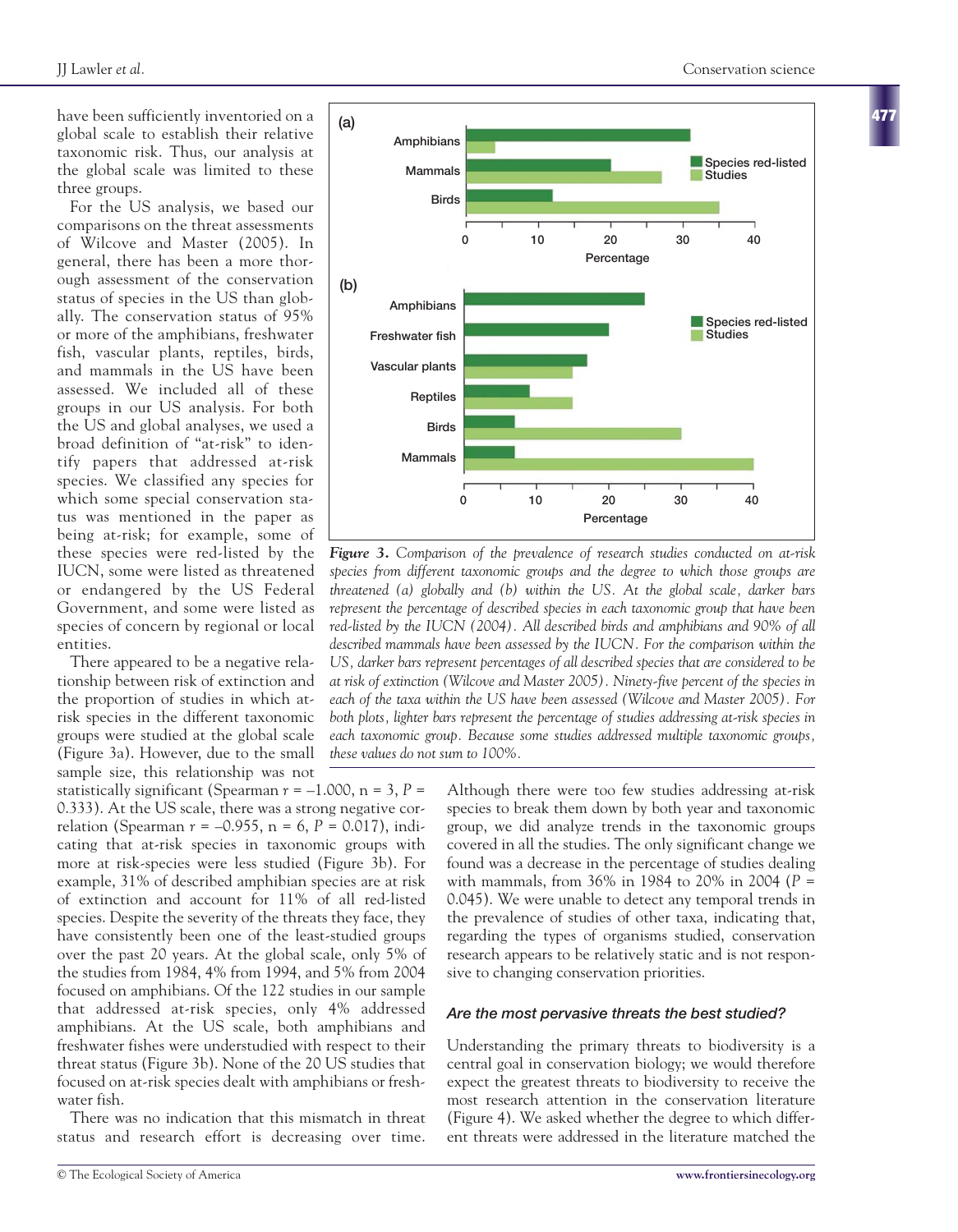**478**



*Figure 4. Four major threats to biodiversity. (a) Habitat loss is the leading threat to biodiversity (Wilcove* et al*. 1998; Lawler* et al*. 2002). (b) Exotic species, such as purple loosestrife, often out-compete native species for critical resources. (c) Over-exploitation is the leading threat to marine species (Kappel 2005). (d) Climate change poses substantial threats to many ecological systems (Parmesan and Yohe 2003).*

relative rankings of the importance of those threats. Specifically, we compared the ranking of the prevalence of papers addressing different threats to the ranking of the prevalence of threats facing US species at risk of extinction, as reported by Wilcove *et al*. (1998) and to the ranking of the prevalence of threats facing IUCN red-listed marine species, as reported by Kappel (2005). We consider these studies to represent a scientific consensus with respect to the relative importance of different threats to biological diversity.

Our results show some, but not complete, overlap between the relative importance of different threats to biodiversity and the number of studies addressing these threats (Figure 5). For terrestrial and aquatic systems, habitat loss was both identified as the primary threat to biodiversity and received the greatest attention in the conservation literature. In contrast, the percentages of studies addressing exotic species, pollution, and overexploitation in no way corresponded to their ranked importance (Figure 5a). On the other hand, in marine systems, we found a strong match between the identified threats and the research devoted to understanding them (Figure 5b). Over-exploitation and habitat loss are considered the top threats to marine biodiversity and are the most studied threats in the literature. However, impacts

of exotic species threaten 36% of marine species yet only 8% of the conservation studies published on marine systems dealt with this topic.

We found little evidence of changes in research focus over time, with respect to threats to biodiversity (Figure 6). Habitat loss was consistently the most studied threat, followed by habitat fragmentation and overexploitation. Surprisingly, although exotic species are recognized as an emerging threat to biological diversity (Drake and Mooney 1989), the number of studies on exotic species in the conservation literature showed no significant change. On the other hand, there was a significant increase in the percentage of studies that addressed the emerging threat of climate change (*P* = 0.004). Only 2% of the conservation literature dealt with climate change in 1984, compared to 14% in 2004.

#### ■ Recommendations for the coming decade

The field of conservation biology is growing at an exponential rate. Using criteria based on both journal citation rate and content, we found that the body of conservation literature grew by 280% from 1984 to 1994 and by 400% from 1994 to 2004. This rapid growth provides the potential for addressing many of the world's most pressing con-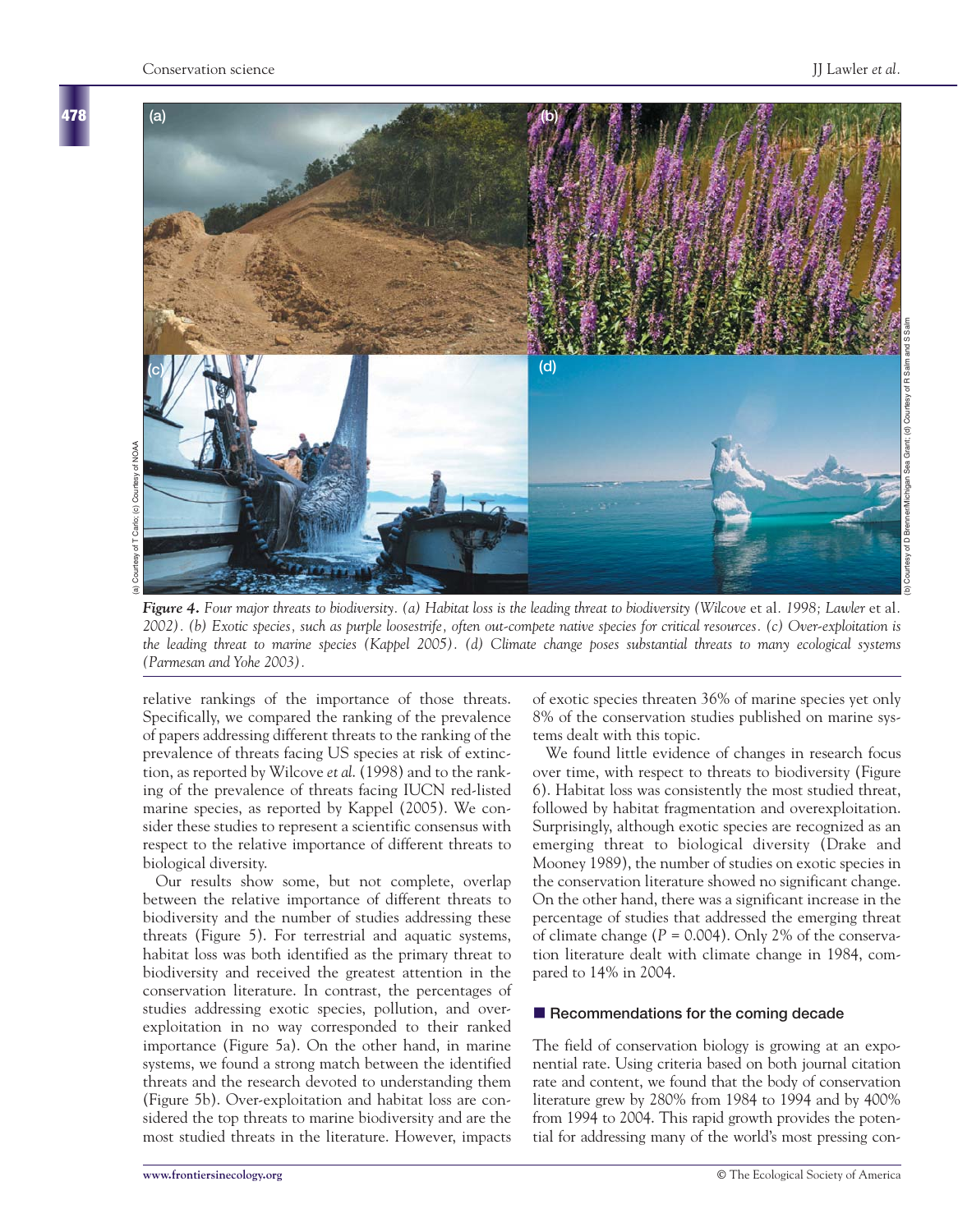servation problems and for addressing new problems as they arise. In some instances, research efforts have been allocated in accordance with perceived conservation priorities and threats, for example habitat loss, as discussed earlier.

Nevertheless, there is a clear gap between many conservation priorities and conservation research, and in some instances this gap is accompanied by a time lag. With few exceptions, conservation biologists do not appear to be shifting research efforts to address inadequacies and fill gaps. Priority conservation areas in the tropics and in Asia are still highly understudied. Exotic species remain the second greatest threat to biodiversity and their impact is very likely to increase as more species are transported around the globe. Yet exotics are poorly studied compared to other threats. Our results indicate that conservation biology is moving to correct many of these gaps, but progress is slow. In a crisis-driven applied science, there is no room for delays.

We used a number of different criteria to identify potential gaps in conservation research (eg proportion of the species in different taxonomic groups that are at risk of extinction). These criteria provide a rough gauge of the relative importance of different research topics, systems, or taxa. They do not provide an estimate of

exactly how much research should be dedicated to a given topic at a given time. Meaningful recommendations about how to apportion conservation research will draw on these and other studies that evaluate the current state of ecological systems (eg Millennium Ecosystem Assessment 2005).

Although it may not be possible to set precise quotas for how much research should be devoted to a given topic or taxon, there are some fundamental ways in which we can close the gaps in conservation research. First, we can ensure that the groups that fund conservation research are aware of the most pressing issues. There are a number of organizations that advise both governments and private foundations on conservation topics. Some actively target key conservation priorities; for example, the IUCN's Invasive Species Specialist Group and the United Nations' and World Meteorological Organization's Intergovernmental Panel on Climate Change (IPCC) are addressing two of the most critical threats to ecological systems. The question remains, however, whether these groups are generally effective in guiding research in the right direction. In addition, funders should not only be aware of research priorities but also of the amount of research being done in different areas, so that deficits can be identified and addressed.



*Figure 5. A comparison of the prevalence of different risks to biodiversity and the degree to which they are reported in the literature, (a) in all systems and (b) in marine systems. The prevalence of threats to species in all systems was derived from Wilcove* et al*. (1998). The prevalence of threats to marine systems was taken from Kappel (2005).*

Secondly, conservation biologists can make it their responsibility to better understand the needs of the conservation community and to direct their research towards answering the most pressing questions. Scientists are often driven by their own interests and may not be letting conservation needs direct their research. Redirecting the thrust of conservation research will inevitably require building tighter links between practitioners and scientists.

Finally, we can reduce the time lag and more quickly fill the gaps in conservation research by conducting periodic progress assessments such as this and other recent reviews (eg Fazey *et al*. 2005), and by reducing the time it takes to publish research. Unfortunately, there is an inherent delay in getting such research published, as it takes longer to publish in many conservation journals than in other ecological journals (Kareiva *et al*. 2002). Although other factors are clearly at work, addressing these three basic issues will more readily minimize the disconnect between conservation research and critical conservation priorities. If scientists are to adequately inform efforts to balance resource use, the protection of biodiversity, and critical ecosystem services, research will have to respond more quickly to the needs of the conservation community.